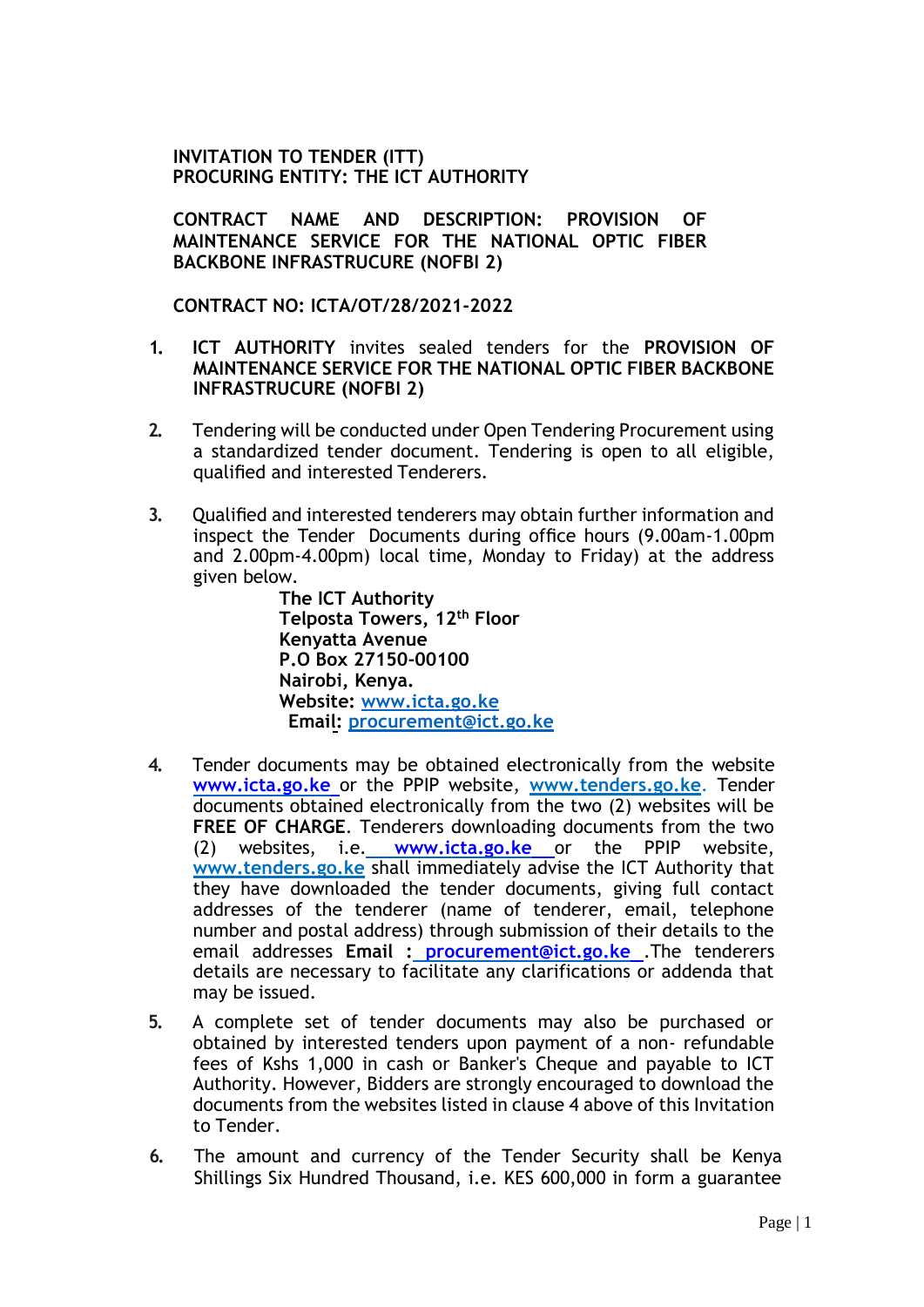from an insurance company licensed by the Insurance Regulatory Authority and listed by the Public Procurement Regulatory Authority (PPRA) or bank licensed by the Central Bank of Kenya. The tender security shall be valid for 30 days beyond the tender validity period provided in this TDS. Completed tenders must be delivered to the address below on or before;

## **Tender Closing Date: 13th June, 2022 Time: 10.00 a.m. (East African Time)**

- **7.** Electronic Tenders **WILL NOT** be permitted.
- **8.** Tenders will be opened immediately after the deadline date and time specified below or any deadline date and time specified later. **Tender Closing Date: 13th June, 2022 Time: 10.00 a.m. (East African Time)**
- **9.** Tenders will be publicly opened in the presence of the Tenderers' designated representatives who choose to attend at the address below.
- **10.** Late tenders will be rejected.
- **11.** The addresses referred to above are:
- **A. Address for obtaining further information and for purchasing tender documents**

**The CEO, ICT Authority Att: Head Supply Chain Management Telposta Towers, 12th Floor Kenyatta Avenue P.O Box 27150-00100 Nairobi, Kenya. Website: www.icta.go.ke Email: procurement@ict.go.ke**

**B. Address for Submission of Tenders.**

**The CEO, ICT Authority Telposta Towers, 12th Floor Tender Box Kenyatta Avenue P.O Box 27150-00100 Nairobi, Kenya.**